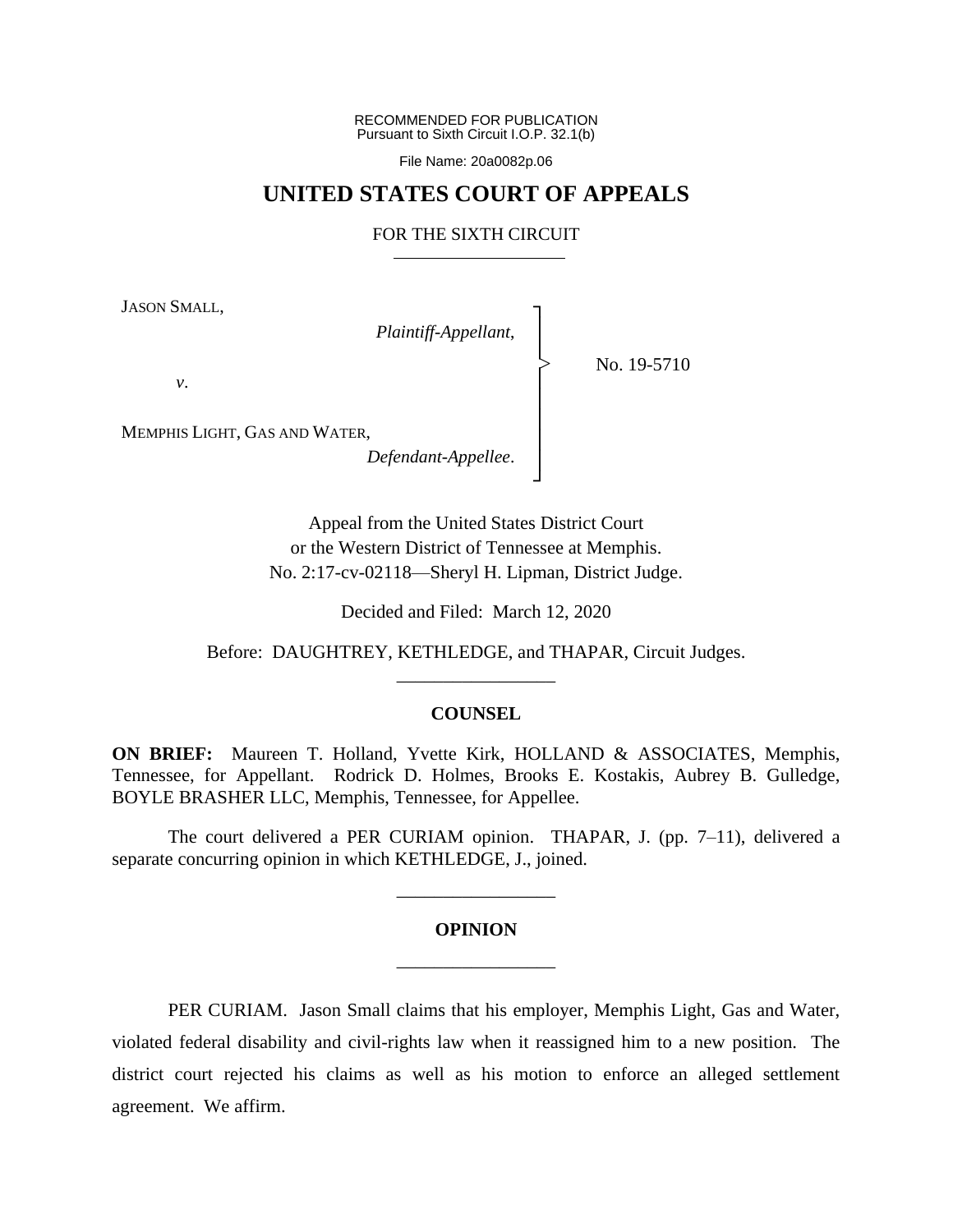I.

For over a decade, Small worked as an electrician at Memphis Light. But in early 2013, he suffered an on-the-job injury that required him to change positions. At first, Small expressed interest in a position as a revenue inspector. Instead, Memphis Light offered him a position as a service dispatcher. Without another offer—and at the risk of otherwise being terminated—Small accepted the dispatcher position.

Around the same time, Small raised concerns with Memphis Light that his new position would conflict with the practice of his religion (Jehovah's Witness). Small explained that he had services on Wednesday evenings and Sundays and that he had community work on Saturdays. He asked the company to reassign him to a different position or to different shifts. But Memphis Light denied the request, explaining that the accommodations would impose an undue hardship on the company and that its union required shifts be assigned based on seniority. Instead, the company suggested that Small swap shifts with his co-workers or use paid time off. Small renewed the same request without success. Yet later, Memphis Light reconsidered its decision and offered Small the option to "blanket swap" shifts—meaning that he could swap his shifts with another employee for an entire quarter.

Since then Small has remained in the dispatcher position. The parties dispute whether his schedule still conflicts with his religious commitments.

In 2017, Small sued Memphis Light for disability and religious discrimination as well as retaliation. On the eve of trial, the district court granted summary judgment to the company.

Almost immediately, Small filed a motion with the district court to enforce an alleged settlement agreement between the parties. According to Small, the parties had agreed on a settlement right before the summary judgment ruling. But the district court rejected the motion, finding that the parties had never agreed on all the material terms. This appeal followed.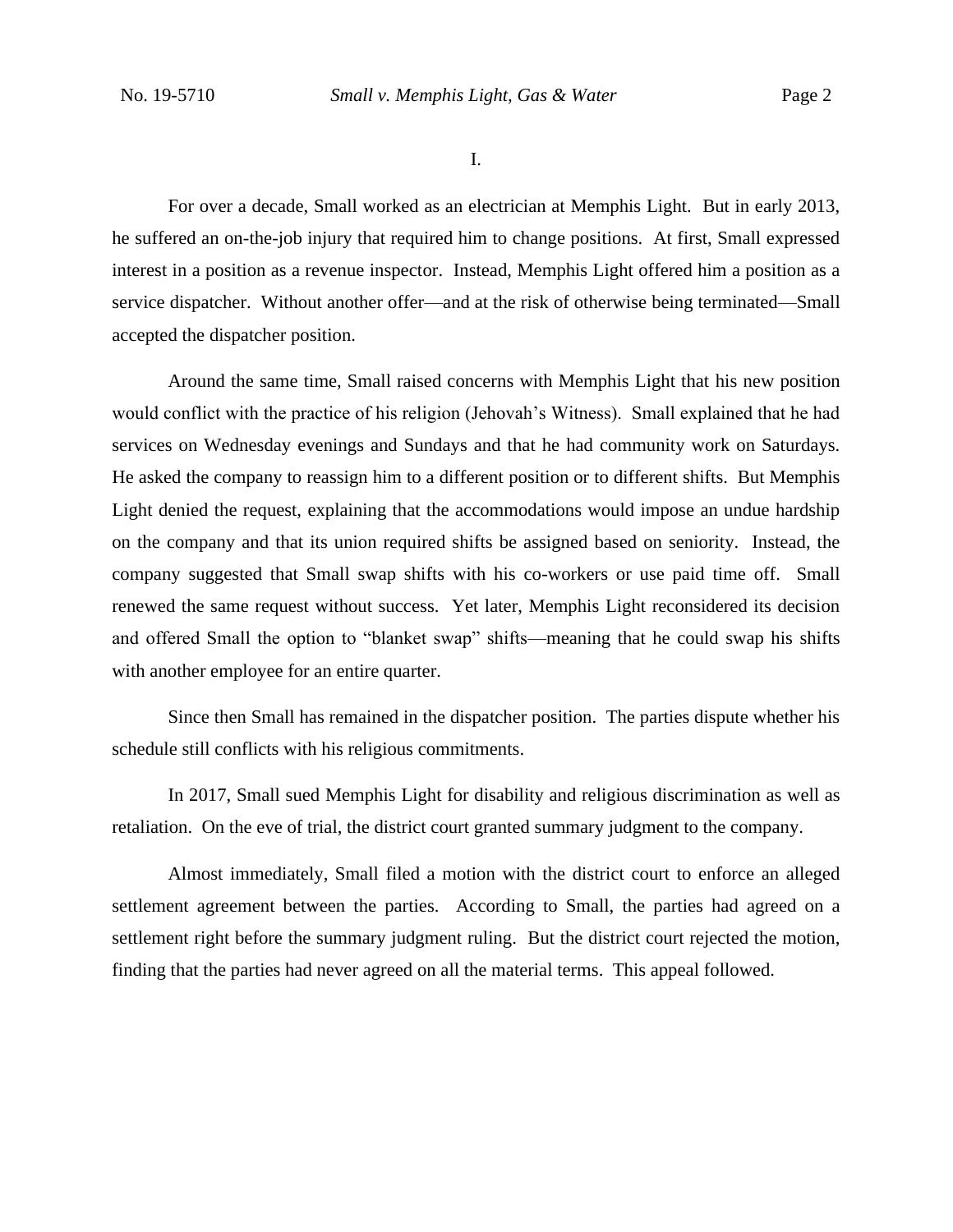II.

A.

Small first challenges the district court's grant of summary judgment. We review that decision de novo. *Groening v. Glen Lake Cmty. Sch.*, 884 F.3d 626, 630 (6th Cir. 2018).

*Disability Discrimination.* To begin with, Small argues that Memphis Light discriminated against him based on his disability when it refused to offer him a position as a revenue inspector. But Memphis Light has offered a legitimate, non-discriminatory reason for its decision: namely, that Small physically could not do the work of an inspector. *See, e.g.*, *McFadden v. Ballard Spahr Andrews & Ingersoll, LLP*, 611 F.3d 1, 4 (D.C. Cir. 2010). To rebut that explanation, Small must offer evidence that the company's stated reason was pretextual. *Ferrari v. Ford Motor Co.*, 826 F.3d 885, 895 (6th Cir. 2016).

Small contends that Memphis Light has presented shifting accounts of *who* determined he could not do the work of an inspector—a disability committee or an HR employee, Eric Conway. This suggests (he says) that the company has concealed the true reasons for its decision. For instance, Small stresses that Conway claimed to have made the final decision to reassign Small to a new position. Yet as Conway himself explained, the disability committee (on which he sat) determined whether Small physically could do the work; Conway then determined where to reassign him. Small offers no evidence to the contrary. Small also questions whether Memphis Light even had a disability committee. But multiple members of the committee confirmed that it existed and that it determined whether Small could do the work of an inspector. Again, Small cannot beat this evidence with nothing. *See Cripe v. Henkel Corp.*, 858 F.3d 1110, 1113 (7th Cir. 2017); *Wysong v. City of Heath*, 260 F. App'x 848, 858 (6th Cir. 2008).

Small further points to various company policies that, he says, gave him a "right" to be reassigned to a different position. But Small never explains how these policies show that the company's reason for not reassigning him to a *particular* position was pretextual. And for what it is worth, he has not identified any other open positions for which he was qualified. *Cf. Henschel v. Clare Cty. Rd. Comm'n*, 737 F.3d 1017, 1025 (6th Cir. 2013) (explaining that companies need not create new positions for disabled employees).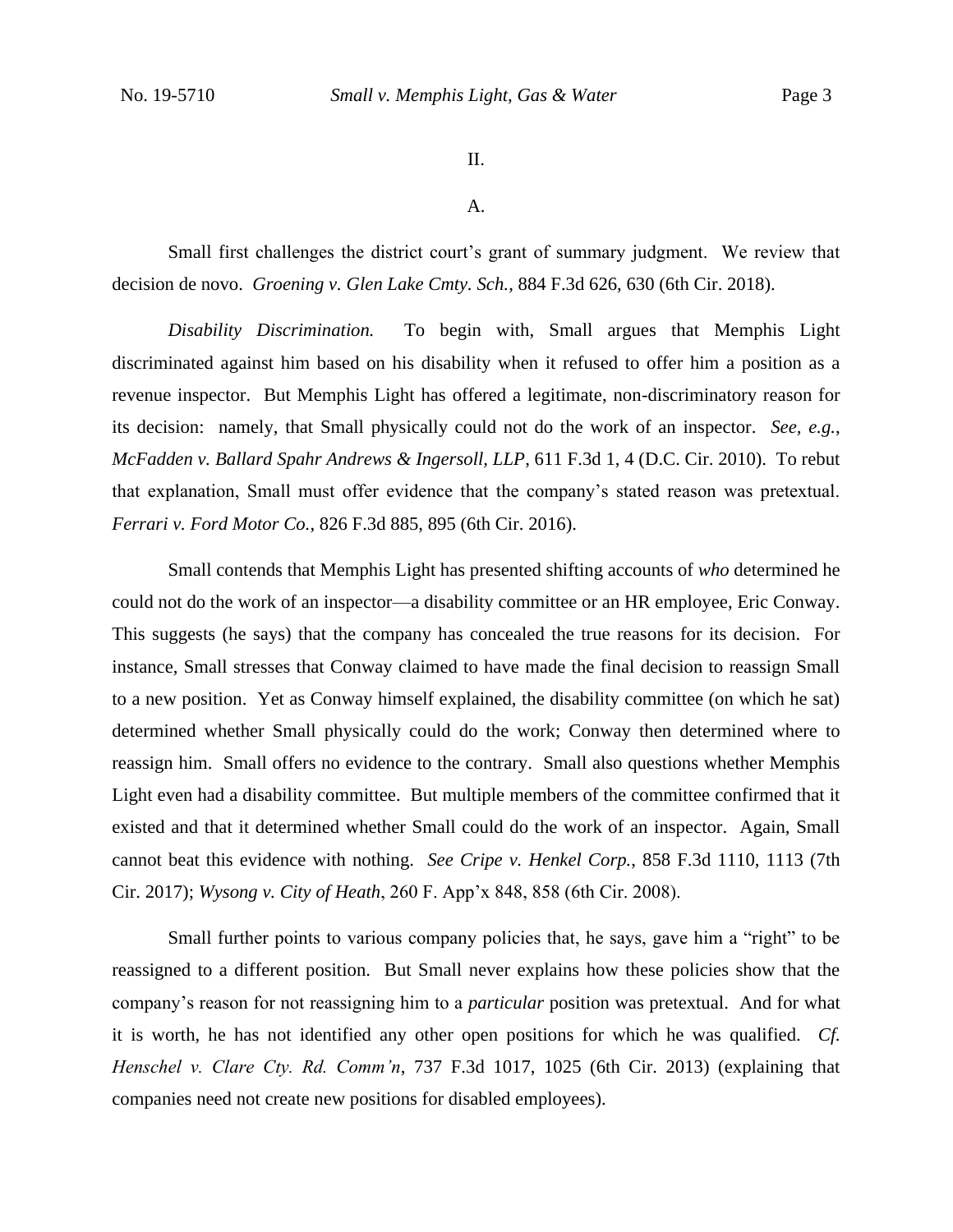Finally, Small says that there are factual disputes about whether he could do the work of an inspector. But the question is not whether Memphis Light was correct that Small could not do the work. Rather, it is whether the company "honestly believed" that to be the case at the time. *Ferrari*, 826 F.3d at 895. And Small has not offered any evidence that casts doubt on the company's honest belief. Hence he cannot show pretext.

Aside from pretext, Small argues in his reply brief that Memphis Light failed to accommodate his disability and that the district court evaluated this claim under the wrong legal standard. But Small forfeited this argument—which involves an entirely different theory of liability—when he did not raise it in his opening brief. *See United States v. Carson*, 560 F.3d 566, 587 (6th Cir. 2009); *see also Hostettler v. Coll. of Wooster*, 895 F.3d 844, 852 (6th Cir. 2018) (explaining the importance of distinguishing between these theories of liability because they involve entirely different frameworks). To hold otherwise would allow the appealing party to raise new issues to which the other party could not respond—as happened here. *See, e.g.*, *Sparkle Hill, Inc. v. Interstate Mat Corp.*, 788 F.3d 25, 29 (1st Cir. 2015); *Gen. Elec. Co. v. Jackson*, 610 F.3d 110, 123 (D.C. Cir. 2010).

*Religious Discrimination.* Small next argues that Memphis Light discriminated against him when it failed to accommodate his religion. But the company did not have to offer any accommodation that would have imposed an "undue hardship" on its business—meaning (apparently) anything more than a "de minimis cost." *Trans World Airlines, Inc. v. Hardison*, 432 U.S. 63, 84 (1977); *Tepper v. Potter*, 505 F.3d 508, 514 (6th Cir. 2007). Memphis Light says that additional accommodations would have impeded the company's operations, burdened other employees, and violated its seniority system. Our court has found similar costs to be more than de minimis. *See Virts v. Consol. Freightways Corp. of Del.*, 285 F.3d 508, 517–21 (6th Cir. 2002); *Cooper v. Oak Rubber Co.*, 15 F.3d 1375, 1380 (6th Cir. 1994). And in any event, Small has not challenged whether the accommodations would have imposed an undue hardship on the company—beyond a passing assertion in his brief. Instead, he argues only about whether the company *did* accommodate his religious beliefs. *See, e.g.*, *Ansonia Bd. of Educ. v. Philbrook*, 479 U.S. 60, 68–69 (1986) (distinguishing these issues); *Cooper*, 15 F.3d at 1379–80 (same).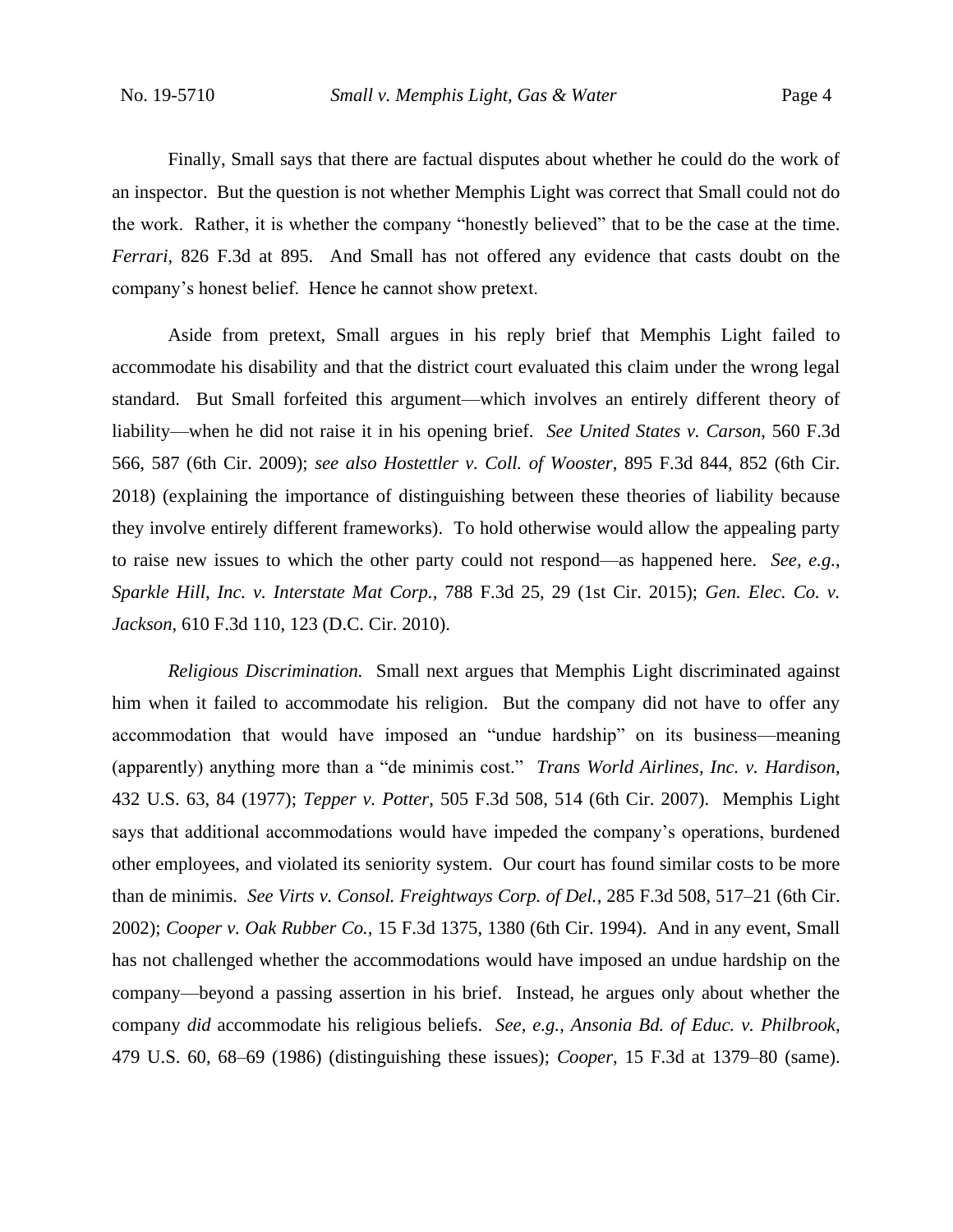Hence this claim cannot proceed. *See White Oak Prop. Dev., LLC v. Washington Twp.*, 606 F.3d 842, 854 (6th Cir. 2010).

In the alternative, Small argues that Memphis Light subjected him to a hostile work environment. But Small has not offered any evidence that the harassment he experienced (if any) was because of his religion. So this argument fails from the outset. *See Hafford v. Seidner*, 183 F.3d 506, 512 (6th Cir. 1999).

*Retaliation.* Small also argues that Memphis Light retaliated against him because he complained about the alleged discrimination. But again, Small has not offered any evidence that the retaliation he experienced (if any) was because of his complaints. So this argument fares no better. *See Wasek v. Arrow Energy Servs., Inc.*, 682 F.3d 463, 471–72 (6th Cir. 2012).

B.

Small also challenges the district court's refusal to enforce an alleged settlement agreement between the parties. We review the court's finding that the parties had never reached an agreement for clear error. *Therma-Scan, Inc. v. Thermoscan, Inc.*, 217 F.3d 414, 418–19 (6th Cir. 2000).

Small first argues that the parties had formed a binding settlement agreement. To form a binding agreement, the parties had to agree on all the material terms. *Brock v. Scheuner Corp.*, 841 F.2d 151, 154 (6th Cir. 1988); *see also Sweeten v. Trade Envelopes, Inc.*, 938 S.W.2d 383, 385 (Tenn. 1996). The record shows that Memphis Light made its final settlement offer to Small on a Friday around noon. Among other things, that offer required Small to agree to a nondisparagement provision. Within minutes, Small's counsel responded that her client could not agree to a non-disparagement provision because it might bar him from filing future claims. She also said that she would talk to Small about the offer. Memphis Light soon acknowledged her response with an "O.K. Thanks." The company followed up a few hours later asking for an update on its offer. Small's counsel responded, "Not yet." She explained that she could not talk to Small because he was in a mandatory meeting. Finally, two hours later—after no further emails—Memphis Light revoked its offer.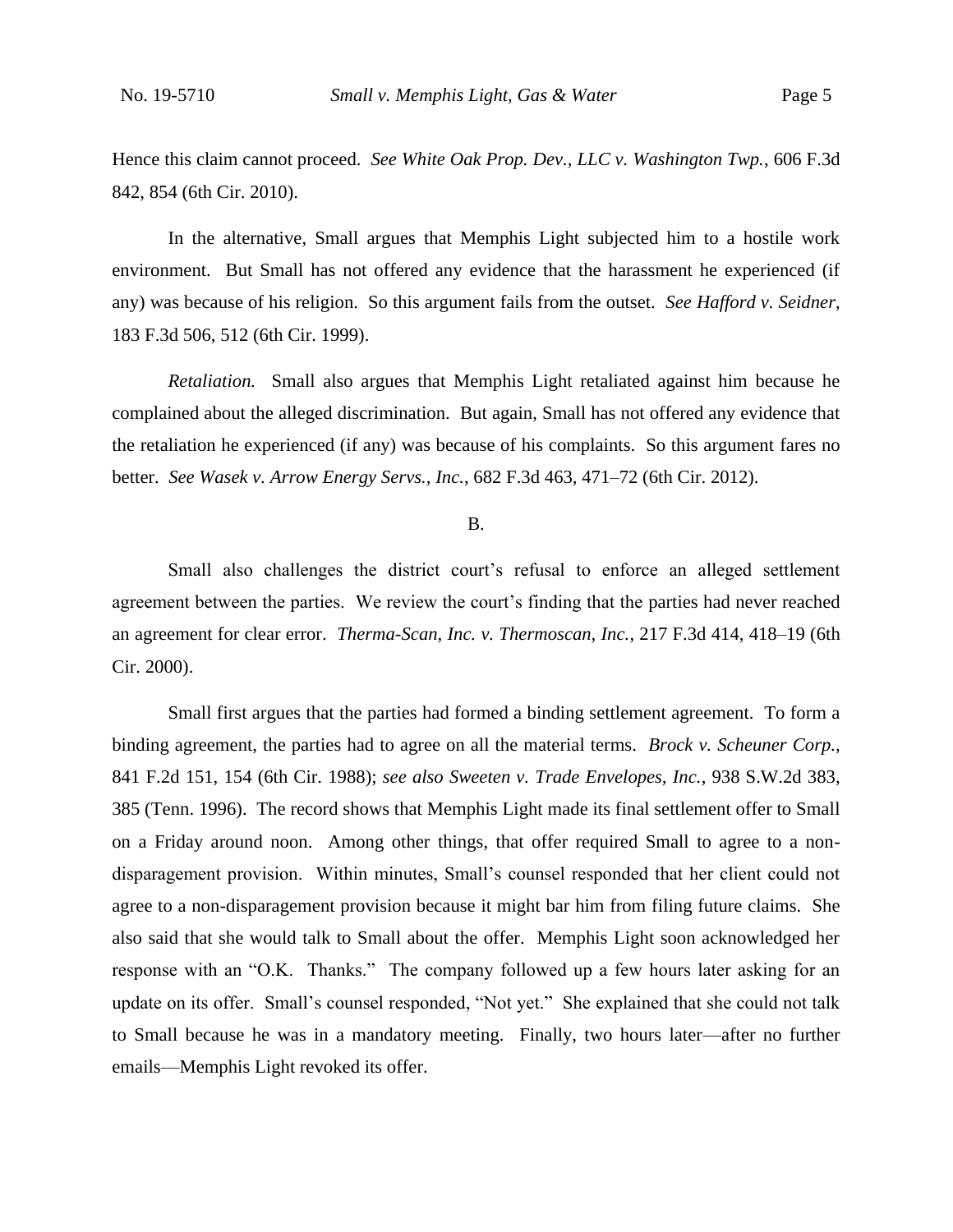Given this evidence, it almost goes without saying that the parties never agreed on all the material terms. Memphis Light insisted on a non-disparagement provision; Small resisted that provision. Nothing in the record suggests that the district court erred—let alone clearly so when it found that the parties had not reached an agreement. *See Therma-Scan*, 217 F.3d at 420.

Small also argues that Memphis Light promised to keep its settlement offer open until the district court issued a summary judgment ruling. Yet Small offers no evidence of such a promise. Instead, he offers evidence that the company warned that it would revoke its offer if the court issued a ruling. And he says that his counsel understood this to be a promise to keep the offer open. But none of this amounts to an *actual* promise to keep the offer open. So this argument fails too. *See Safeco Ins. Co. of Am. v. City of White House*, 36 F.3d 540, 548 (6th Cir. 1994) (explaining that, under Tennessee law, an offeror ordinarily may withdraw an offer at any time before acceptance).

We affirm.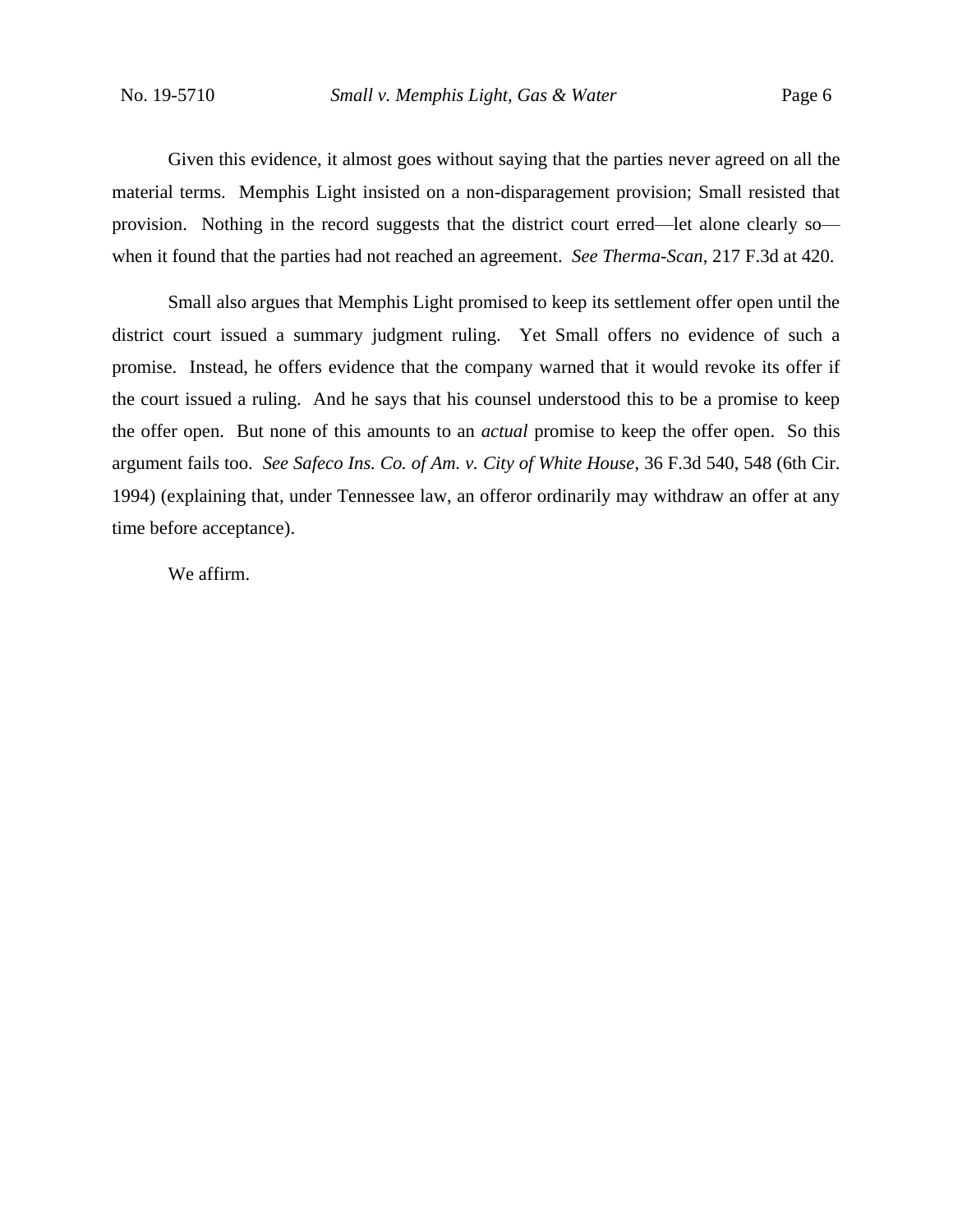## **CONCURRENCE** \_\_\_\_\_\_\_\_\_\_\_\_\_\_\_\_\_

\_\_\_\_\_\_\_\_\_\_\_\_\_\_\_\_\_

THAPAR, Circuit Judge, concurring. Almost fifty years ago, Congress struck a balance between the rights of religious employees and the interests of their employers. According to that compromise, companies must accommodate religious practices and beliefs unless doing so would impose an "undue hardship on the conduct of the employer's business." 42 U.S.C. § 2000e(j). To be sure, Congress codified this requirement "somewhat awkwardly" in Title VII's statutory definition of "religion." *Ansonia Bd. of Educ. v. Philbrook*, 479 U.S. 60, 63 n.1 (1986). And Congress failed to specify exactly *what* it meant by "undue hardship." But most likely, everyone assumed that courts would clarify this standard over time, using the traditional tools of statutory interpretation.

So what do those tools tell us? Well, start with the text. Congress didn't define the term "undue hardship," so we should give that term its ordinary, contemporary meaning. *See, e.g.*, *Sandifer v. U.S. Steel Corp.*, 571 U.S. 220, 227 (2014). Dictionaries from the period define a "hardship" as "adversity," "suffering" or "a thing hard to bear." *The American Heritage Dictionary of the English Language* 601 (1969); *Black's Law Dictionary* 646 (5th ed. 1979); *Webster's New Twentieth Century Dictionary of the English Language* 826 (2d ed. 1975). On its own terms, then, the word "hardship" would imply some pretty substantial costs.

But Congress didn't leave matters there. Instead, it specified that the "hardship" must be "undue." *See, e.g.*, *Adeyeye v. Heartland Sweeteners, LLC*, 721 F.3d 444, 455 (7th Cir. 2013) ("Title VII requires proof not of minor inconveniences but of hardship, and 'undue' hardship at that."); *Anderson v. Gen. Dynamics Convair Aerospace Div.*, 589 F.2d 397, 402 (9th Cir. 1978); *Draper v. U.S. Pipe & Foundry Co.*, 527 F.2d 515, 520 (6th Cir. 1975). That means that the hardship must "exceed[] what is appropriate or normal"; in short, it must be "excessive." *The American Heritage Dictionary of the English Language* 1398; *Black's Law Dictionary* 1370; *Webster's New Twentieth Century Dictionary of the English Language* 826. So together the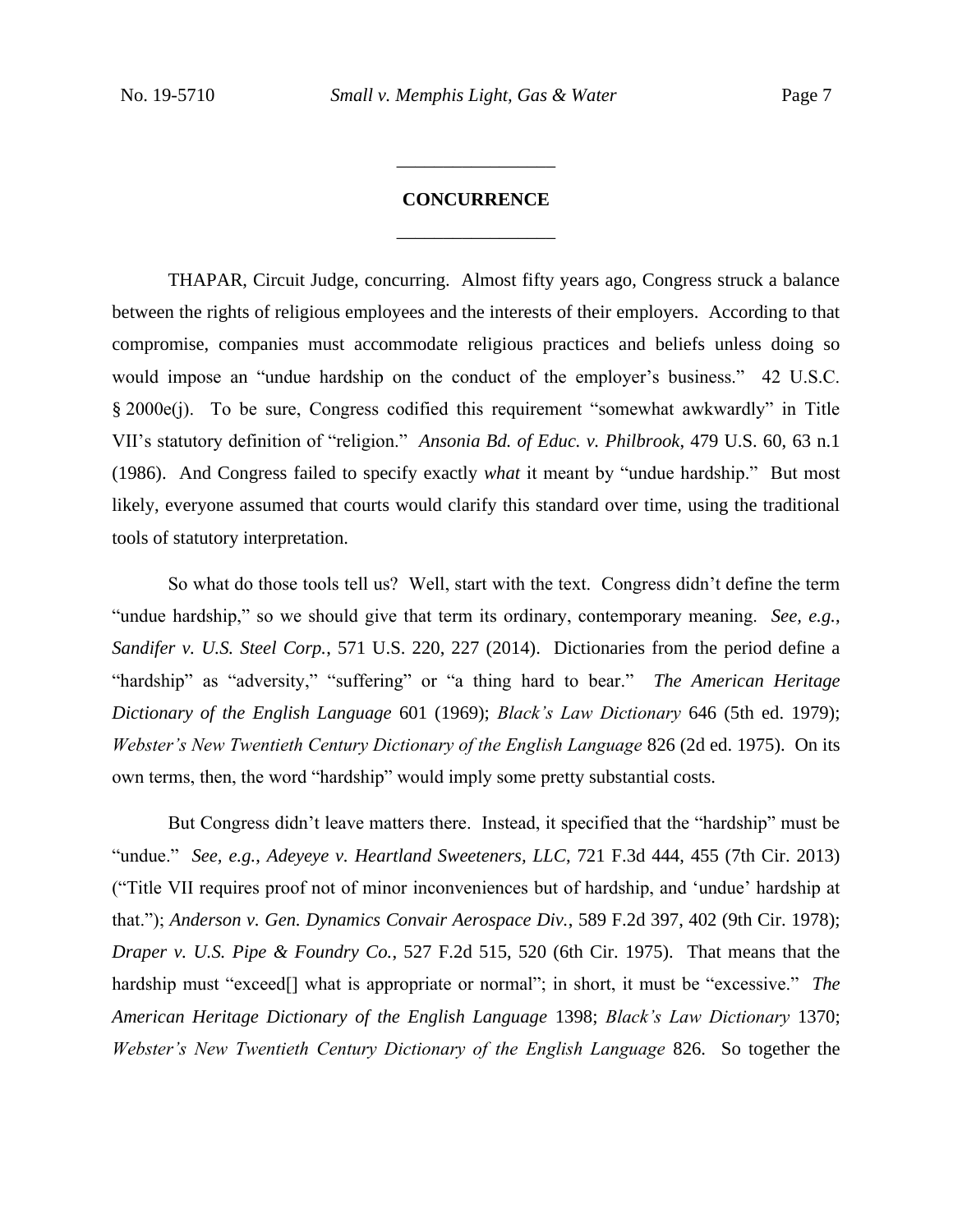phrase "undue hardship" tell us that the accommodation must impose significant costs on the company.

Not surprisingly, Congress has typically defined "undue hardship" in exactly this way. Take the Americans with Disabilities Act, which (like Title VII) requires companies to provide reasonable accommodations unless doing so would impose an "undue hardship" on their business. 42 U.S.C. § 12112(b)(5)(A). In that context, Congress defined an "undue hardship" as "an action requiring significant difficulty or expense" in light of certain enumerated factors (such as the size of the company). *Id*. § 12111(10). Nor does the meaning of "undue hardship" change if one ventures further afield in the United States Code. *See, e.g.*, 28 U.S.C. § 1869(j) (explaining that an "undue hardship or extreme inconvenience" for jury service means "great distance . . . from the place of holding court," "grave illness in the family," or "any other emergency which outweighs in immediacy and urgency the obligation to serve as a juror"); 29 U.S.C. § 207(r)(3) (explaining that an "undue hardship" under the Fair Labor Standards Act means "significant difficulty or expense"); 38 U.S.C. § 4303(15) (explaining that an "undue hardship" for veteran employment means "significant difficulty or expense").

Or consider how courts define "undue hardship" when Congress has failed to provide a statutory definition. For instance, the Bankruptcy Code allows debtors to discharge a student loan if they can show that the debt imposes an "undue hardship." 11 U.S.C. § 523(a)(8). "The plain meaning" of that term, courts have said, requires the debtor to show that the debt imposes "intolerable difficulties . . . greater than the ordinary circumstances that might force one to seek bankruptcy relief." *In re Thomas*, 931 F.3d 449, 454 (5th Cir. 2019). Indeed, "the adjective 'undue' indicates that Congress viewed garden-variety hardship as [an] insufficient excuse[.]" *In re Frushour*, 433 F.3d 393, 399 (4th Cir. 2005) (quoting *In re Rifino*, 245 F.3d 1083, 1087 (9th Cir. 2001)). And the same holds true when courts consider (or use) the phrase "undue hardship" in other contexts. *See, e.g.*, *Teamsters Local Union No. 171 v. N.L.R.B.*, 863 F.2d 946, 957 (D.C. Cir. 1988) (explaining that an "undue hardship" requires "significant mitigating circumstances"); *In re Int'l Sys. & Controls Corp. Sec. Litig.*, 693 F.2d 1235, 1241 (5th Cir. 1982) (explaining that an "undue hardship" might exist when there is an "unusual expense").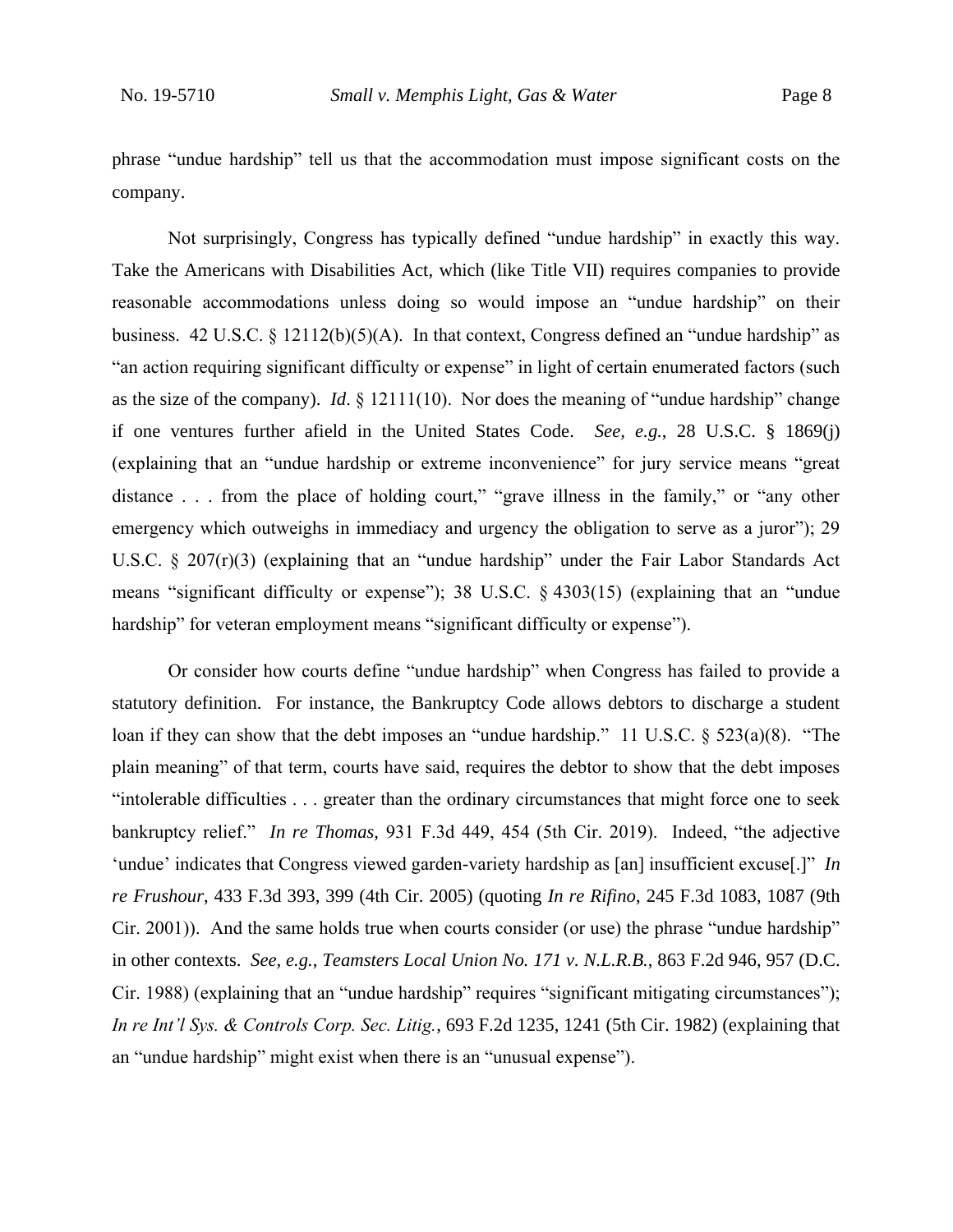Given all this, one would think that the term "undue hardship" would have a similar meaning under Title VII. After all, courts typically try "to make sense rather than nonsense out of the *corpus juris*." *Va. Univ. Hosps., Inc. v. Casey*, 499 U.S. 83, 101 (1991). But the Supreme Court has said otherwise.

The source of the problem is *Trans World Airlines, Inc. v. Hardison*, 432 U.S. 63 (1977). That decision primarily addressed whether Title VII's accommodation provision required employers to violate seniority systems created by their collective-bargaining agreements. *See id.* at 78–84. But in two brief paragraphs at the end of the opinion, the Court also asserted—almost as an afterthought—that requiring an employer "to bear more than a de minimis cost" in order to accommodate an employee's religion would be "an undue hardship." *Id*. at 84. The cost found to be more than de minimis: \$150. *Id.* at 92 n.6 (Marshall, J., dissenting). And the employer unduly burdened by that cost: one of the largest airlines in the world.

At this point, you might be wondering where the "de minimis" test even came from? Certainly not the text of Title VII. The *Hardison* majority never purported to justify its test as a matter of ordinary meaning. And how could it? "De minimis" means a "very small or trifling matter[.]" *Black's Law Dictionary* 388. That seems like the opposite of an "undue hardship." *See Hardison*, 432 U.S. at 92 n.6 (Marshall, J., dissenting) ("I seriously question whether simple English usage permits 'undue hardship' to be interpreted to mean 'more than de minimis cost.'"). The "de minimis" test also seems in conflict with the background legal maxim *de minimis non curat lex* ("the law does not care for trifling matters"). *Wisconsin Dep't of Revenue v. William Wrigley, Jr., Co.*, 505 U.S. 214, 231 (1992); *Black's Law Dictionary* 388. The law usually does not care for trifling matters but apparently Title VII does.

Nor can one blame the parties in *Hardison*. None of them proposed the "de minimis" test—and probably for good reason. In fact, most of their briefing focused on other issues in the case.

As best one can tell, the *Hardison* majority adopted the "de minimis" test for two reasons: one explicit and one implicit. As for the explicit reason, the majority said that religious accommodations that involved more than "de minimis" costs would cause employers to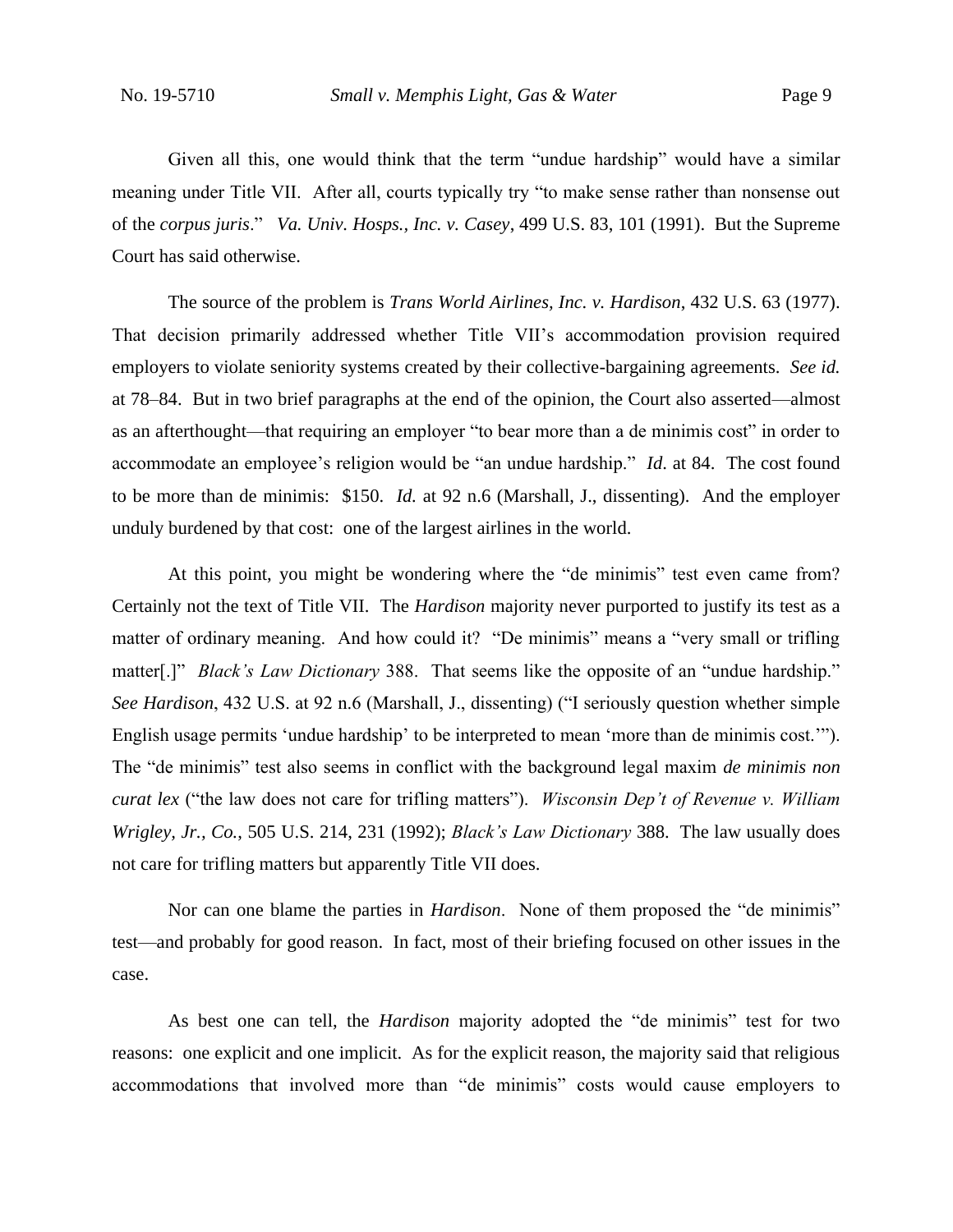"discriminate" against their non-religious employees. *See Hardison*, 432 U.S. at 84–85. But that reasoning seems unreasonable on its face. Consider again the Americans with Disabilities Act, which requires employers to provide accommodations to their disabled employees. No rightminded person would call such accommodations a form of impermissible discrimination against *non*-disabled employees. *Cf. U.S. Airways, Inc. v. Barnett*, 535 U.S. 391, 397 (2002); *see also E.E.O.C. v. Abercrombie & Fitch Stores, Inc.*, 135 S. Ct. 2028, 2034 (2015) ("But Title VII does not demand mere neutrality with regard to religious practices—that they be treated no worse than other practices. Rather, it gives them favored treatment[.]").

As for the implicit reason—acknowledged only by the *Hardison* dissent—the majority may have construed Title VII so narrowly because it feared that a broader reading might run afoul of the Establishment Clause. *See Hardison*, 432 U.S. at 89–90 (Marshall, J., dissenting). Yet whatever doctrinal merit that concern once may have had, I seriously doubt that it remains valid. Even properly read, Title VII doesn't require employers to provide any and all accommodations; it requires them to provide only those accommodations that won't impose an "undue hardship" on the company—meaning significant costs. That seems more than fine under the Establishment Clause. *See, e.g.*, *Cutter v. Wilkinson*, 544 U.S. 709, 722–24 (2005); *Estate of Thornton v. Caldor, Inc.*, 472 U.S. 703, 711–12 (1985) (O'Connor, J., concurring); Michael W. McConnell, *Accommodation of Religion: An Update and a Response to the Critics*, 60 Geo. Wash. L. Rev. 685, 704 (1992); *see generally* Mark Storslee, *Religious Accommodation, the Establishment Clause, and Third-Party Harm*, 86 U. Chi. L. Rev. 871 (2019) (challenging the theory that religious accommodations violate the Establishment Clause whenever they impose more than de minimis costs).

In any event, the doctrine of constitutional avoidance doesn't give courts license to rewrite a statute. *See, e.g.*, *Jennings v. Rodriguez*, 138 S. Ct. 830, 836 (2018). But the *Hardison*  majority appears to have done exactly that. The only other explanation is that the majority stumbled through the looking glass and into "an Alice-in-Wonderland world where words have no meaning[.]" *Welsh v. United States*, 398 U.S. 333, 354 (1970) (Harlan, J., concurring in the judgment).